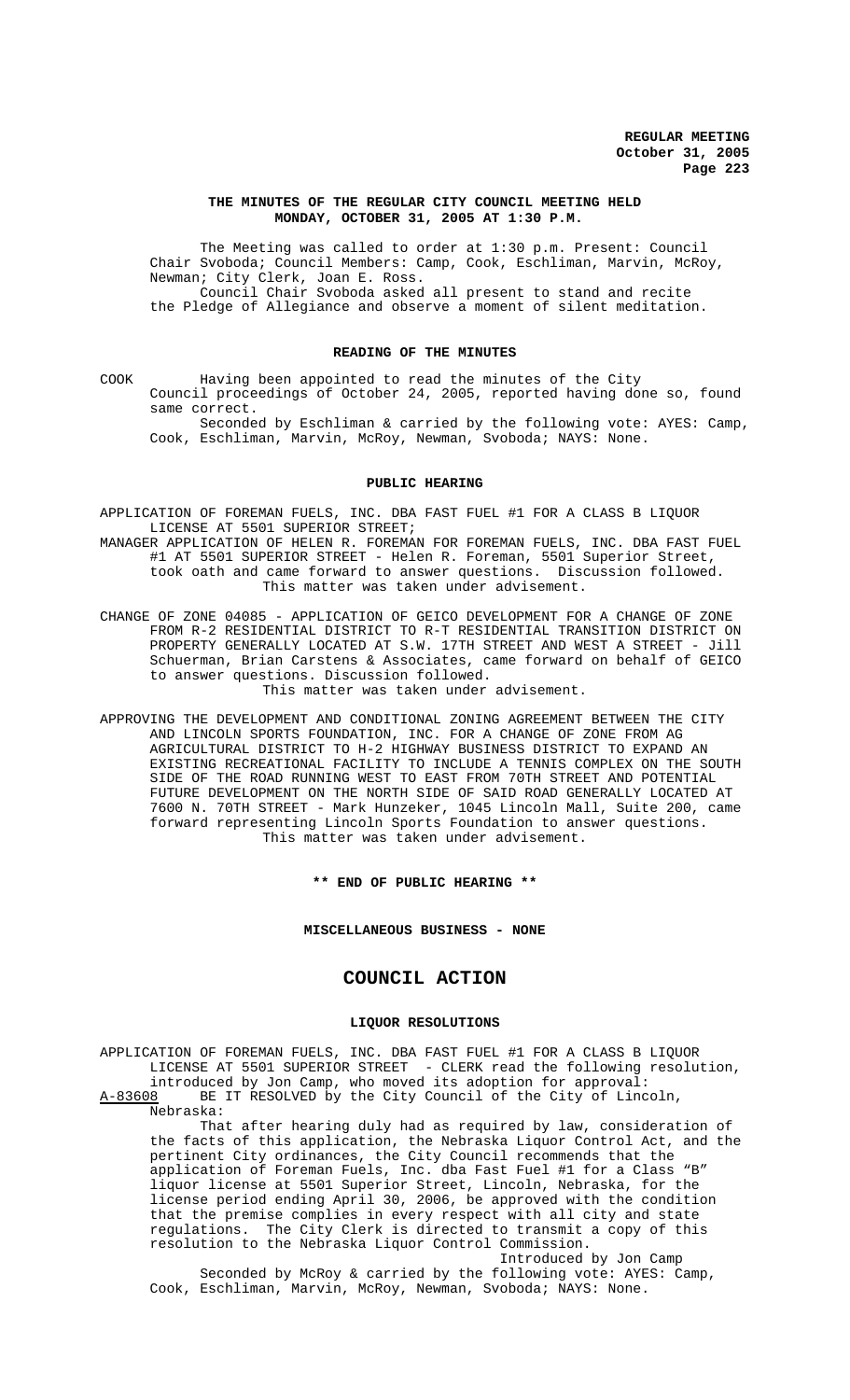**REGULAR MEETING October 31, 2005 PAGE 224**

MANAGER APPLICATION OF HELEN R. FOREMAN FOR FOREMAN FUELS, INC. DBA FAST FUEL#1 AT 5501 SUPERIOR STREET - CLERK read the following resolution,

introduced by Jon Camp, who moved its adoption for approval:<br>A-83609 WHEREAS, Foreman Fuels, Inc. dba Fast fuel #1 located WHEREAS, Foreman Fuels, Inc. dba Fast fuel #1 located at 5501 Superior Street, Lincoln, Nebraska has been approved for a Retail Class "B" liquor license, and now requests that Helen R. Foreman be named manager;

WHEREAS, Helen R. Foreman appears to be a fit and proper person to manage said business.

NOW, THEREFORE, BE IT RESOLVED by the City Council of the City of Lincoln, Nebraska:

That after hearing duly had as required by law, consideration of the facts of this application, the Nebraska Liquor Control Act, and the pertinent City ordinances, the City Council recommends that Helen R.<br>Foreman be approved as manager of this business for said licensee. The Foreman be approved as manager of this business for said licensee. City Clerk is directed to transmit a copy of this resolution to the Nebraska Liquor Control Commission.

Introduced by Jon Camp Seconded by Newman & carried by the following vote: AYES: Camp, Cook, Eschliman, Marvin, McRoy, Newman, Svoboda; NAYS: None.

### ORDINANCES - 2<sup>ND</sup> READING & RESOLUTIONS

- APPROVING A ONE-YEAR LEASE AGREEMENT BETWEEN THE CITY AND THE FIRTH COMMUNITY CENTER FOR THE LEASE OF SPACE BY THE LINCOLN AREA AGENCY ON AGING FOR ITS ACTIVAGE CENTER PROGRAM AT 311 NEMAHA STREET, FIRTH, NE. - CLERK read an ordinance, introduced by Jonathan Cook, accepting and approving a Lease Agreement between the City of Lincoln and Firth Community Center for the lease of office space by the Lincoln Area Agency on Aging for its ActivAge Center program at 311 Nemaha Street, Firth, NE for a oneyear term beginning September 1, 2005, the second time.
- CHANGE OF ZONE 04085 APPLICATION OF GEICO DEVELOPMENT FOR A CHANGE OF ZONE FROM R-2 RESIDENTIAL DISTRICT TO R-T RESIDENTIAL TRANSITION DISTRICT ON PROPERTY GENERALLY LOCATED AT S.W. 17TH STREET AND WEST A STREET CLERK read an ordinance, introduced by Jonathan Cook, amending the Lincoln Zoning District Maps attached to and made a part of Title 27 of the Lincoln Municipal Code, as provided by Section 27.05.020 of the Lincoln Municipal Code, by changing the boundaries of the districts established and shown thereon, the second time.

#### **RESOLUTIONS**

ACCEPTING THE REPORT OF NEW AND PENDING CLAIMS AGAINST THE CITY AND APPROVING DISPOSITION OF CLAIMS SET FORTH FOR THE PERIOD OF OCTOBER 1 - 15, 2005 - CLERK read the following resolution, introduced by Jonathan Cook, who moved its adoption:<br>A-83610 BE IT RESOLVE BE IT RESOLVED by the City Council of the City of Lincoln, Nebraska: That the claims listed in the attached report, marked as Exhibit "A", dated October 17, 2005, of various new and pending tort claims filed against the City of Lincoln with the Office of the City Attorney or the Office of the City Clerk, as well as claims which have been disposed of, are hereby received as required by Neb. Rev. Stat. § 13-905 (Reissue 1997). The dispositions of claims by the Office of the City Attorney, as shown by the attached report, are hereby approved:<br><u>DENIED</u> ALLOWED OR SETTLED ENIED SUBSEXIED ALLOWED OR SETTLED<br>Kevin Hays \$899.17 Susan LaDuke Kevin Hays \$ 899.17 Susan LaDuke \$ 196.88 Lana Gabel (\$400.00 paid to Streeters<br>Plumbing) Plumbing) Brian Johnson 185.88 Charles & Kristina Teeters 2,879.16 Kevin R. Nelson 100.00 Elaine Kodad 1,626.79 George & Lori Bristol 3,403.17 Thomas Nemec Steve A. Grubbs 100.00 Jason Blair Steve A. Grubbs 100.00 Jason Blair 5,000.00 5,000.00<br>Jeremy Tumbleson 175.00 475.00 Jeremy Tumbleson

The City Attorney is hereby directed to mail to the various claimants listed herein a copy of this resolution which shows the final disposition of their claim.

Introduced by Jonathan Cook Seconded by Camp & carried by the following vote: AYES: Camp, Cook, Eschliman, Marvin, McRoy, Newman, Svoboda; NAYS: None.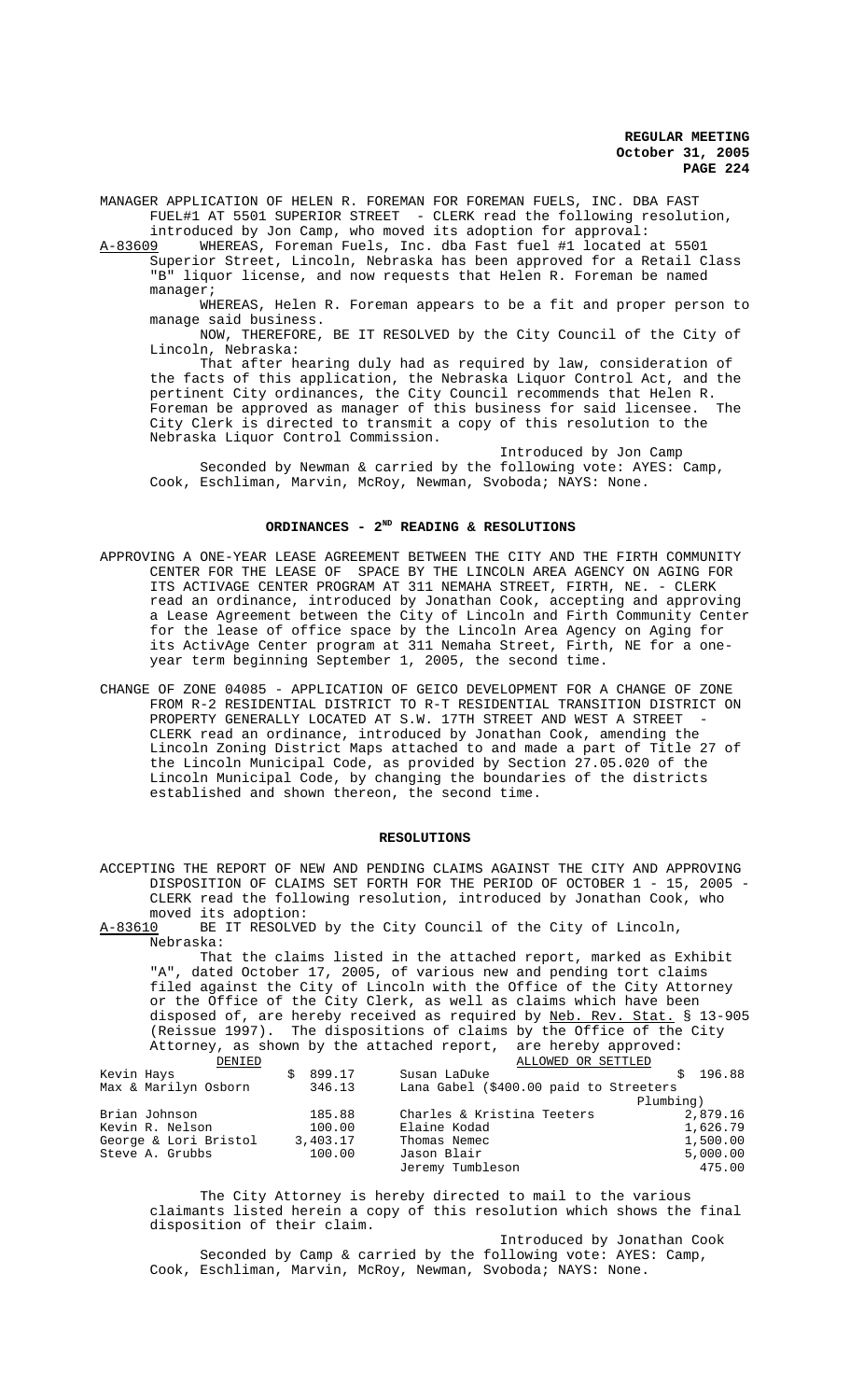**REGULAR MEETING October 31, 2005 Page 225**

REAPPOINTING JAN GAUGER TO THE COMMUNITY DEVELOPMENT TASK FORCE FOR A THREE-YEAR TERM EXPIRING AUGUST 31, 2007 - CLERK read the following resolution, introduced by Jonathan Cook, who moved its adoption:

A-83611 BE IT RESOLVED by the City Council of the City of Lincoln, Nebraska:

That the reappointment of Jan Gauger to the Community Development Task Force for a three-year term expiring August 31, 2007, is hereby approved.

Introduced by Jonathan Cook Seconded by Marvin & carried by the following vote: AYES: Camp, Cook, Eschliman, Marvin, McRoy, Newman, Svoboda; NAYS: None.

APPROVING THE DEVELOPMENT AND CONDITIONAL ZONING AGREEMENT BETWEEN THE CITY AND LINCOLN SPORTS FOUNDATION, INC. FOR A CHANGE OF ZONE FROM AG AGRICULTURAL DISTRICT TO H-2 HIGHWAY BUSINESS DISTRICT TO EXPAND AN EXISTING RECREATIONAL FACILITY TO INCLUDE A TENNIS COMPLEX ON THE SOUTH SIDE OF THE ROAD RUNNING WEST TO EAST FROM 70TH STREET AND POTENTIAL FUTURE DEVELOPMENT ON THE NORTH SIDE OF SAID ROAD GENERALLY LOCATED AT 7600 N. 70TH STREET - CLERK read the following resolution, introduced by Jonathan Cook, who moved its adoption:<br>A-83612 BE IT RESOLVED by the City Counc

BE IT RESOLVED by the City Council of the City of Lincoln, Nebraska:

That the agreement titled Development and Conditional Zoning Agreement, which is attached hereto, marked as Attachment "A" and made a part hereof by reference, between the City of Lincoln and Lincoln Sports Foundation, Inc., for a change of zone from AG Agricultural District to H-2 Highway Business District to expand an existing recreational facility to include a tennis complex on the south side of the road running west to east from 70th Street, and potential future development on the north side of said road generally located at 7600 N. 70th Street, is approved.

BE IT FURTHER RESOLVED that the Mayor is authorized to execute the Development and Conditional Zoning Agreement on behalf of the City.

BE IT FURTHER RESOLVED that the City Clerk is directed to return two fully executed copies of this Agreement to Rick Peo, Chief Assistant City Attorney, for distribution to the Owner.

BE IT FURTHER RESOLVED that the City Clerk is directed to record the Development and Conditional Zoning Agreement or a summary memorandum thereof with the Register of Deeds, filing fees to be paid by the Owner. Introduced by Jonathan Cook

Seconded by Marvin & carried by the following vote: AYES: Camp, Cook, Eschliman, Marvin, McRoy, Newman, Svoboda; NAYS: None.

### **PETITIONS & COMMUNICATIONS**

SETTING THE HEARING DATE OF MONDAY, NOVEMBER 14, 2005, AT 1:30 P.M. FOR MANAGER APPLICATION OF TROY OLSON WITH BIG RED KENO SPORTS BAR & GRILL LOCATED AT 955 WEST O STREET - CLERK read the following resolution, introduced by Robin Eschliman, who moved its adoption:

A-83613 BE IT RESOLVED by the City Council, of the City of Lincoln, that a hearing date is hereby set for Monday, November 14, 2005, at 1:30 p.m. or as soon thereafter as possible in the City Council Chambers, county-City Building, 555 S. 10<sup>th</sup> St., Lincoln, NE, for the Manager Application of Troy Olson for Big Red Keno Sports Bar & Grill located at 955 West O Street. If the Police Dept. is unable to complete the investigation by said time, a new hearing date will be set.

Introduced by Robin Eschliman Seconded by Marvin & carried by the following vote: AYES: Camp, Cook, Eschliman, Marvin, McRoy, Newman, Svoboda; NAYS: None.

SETTING THE HEARING DATE OF MONDAY, NOVEMBER 14, 2005, AT 1:30 P.M. FOR PICKFAIR ENTERTAINMENT CORP DBA BIG RED KENO SPORTS BAR & GRILL FOR AN OUTSIDE ADDITION TO 955 WEST O STREET - CLERK read the following resolution, introduced by Robin Eschliman, who moved its adoption:

A-83614 BE IT RESOLVED by the City Council, of the City of Lincoln, that a hearing date is hereby set for Monday, November 14, 2005, at 1:30 p.m. or as soon thereafter as possible in the City Council Chambers, County-City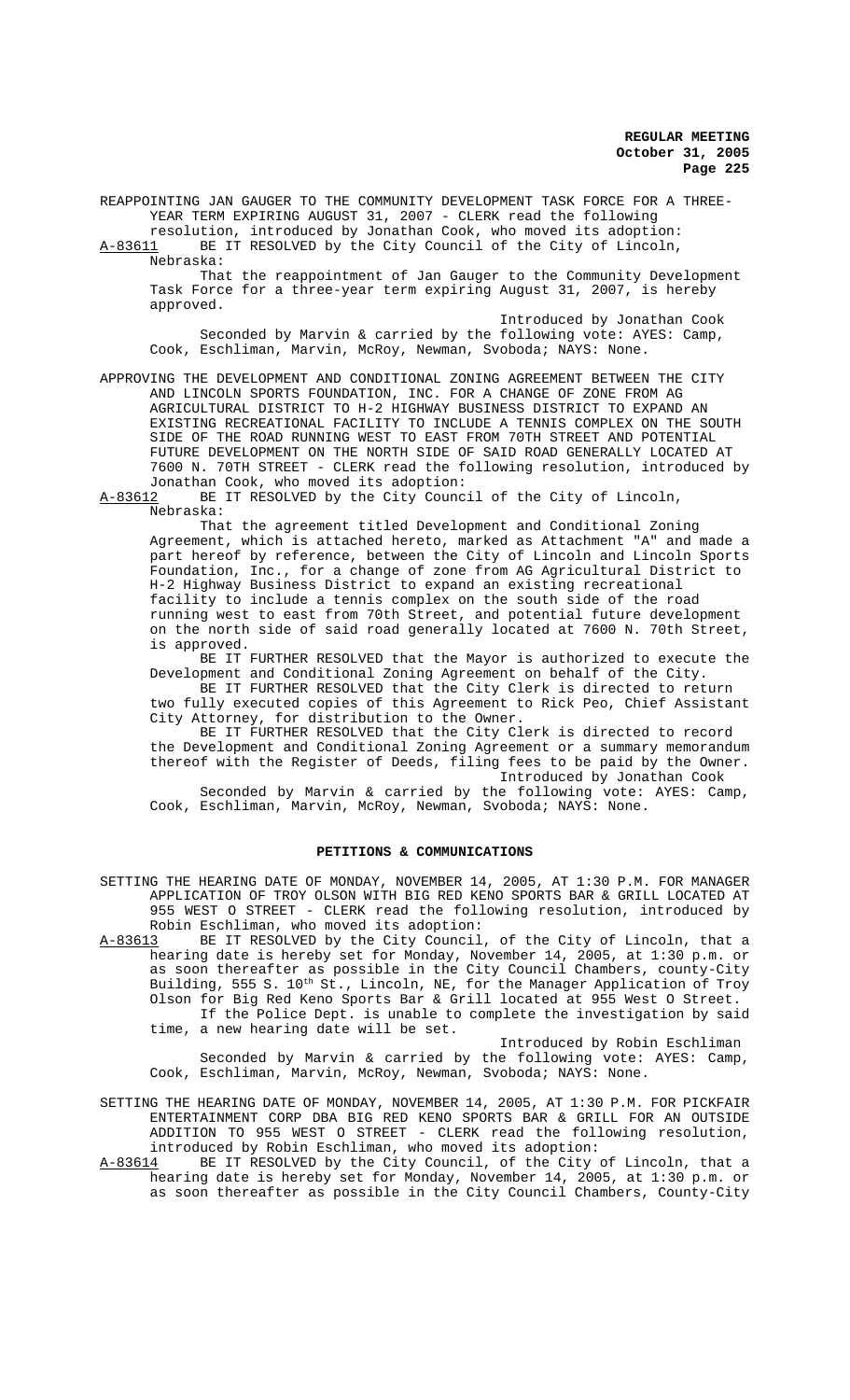Building, 555 S. 10<sup>th</sup> St., Lincoln, NE, for the Application of Pickfair Entertainment Corp dba Big Red Keno Sports Bar & Grill for outside addition for premises at 955 West O Street.

If the Police Dept. is unable to complete the investigation by said time, a new hearing date will be set.

Introduced by Robin Eschliman Seconded by Marvin & carried by the following vote: AYES: Camp, Cook, Eschliman, Marvin, McRoy, Newman, Svoboda; NAYS: None.

# SETTING THE HEARING DATE OF MONDAY, NOVEMBER 14, 2005, AT 1:30 P.M. FOR

APPLICATION OF JIS PROPERTIES, LLC DBA ZEN'S FOR A CLASS "CK" LIQUOR LICENSE AT 122 N.  $11^{TH}$  STREET - CLERK read the following resolution, introduced by Robin Eschliman, who moved its adoption:

A-83615 BE IT RESOLVED by the City Council, of the City of Lincoln, that a hearing date is hereby set for Monday, November 14, 2005, at 1:30 p.m. or as soon thereafter as possible in the City Council Chambers, County-City Building, 555 S. 10<sup>th</sup> St., Lincoln, NE, for the Application of JIS Properties, LLC dba ZEN's for a Class "CK" Liquor License at 122 N.  $11^{\rm th}$ Street.

If the Police Dept. is unable to complete the investigation by said time, a new hearing date will be set.

Introduced by Robin Eschliman Seconded by Marvin & carried by the following vote: AYES: Camp, Cook, Eschliman, Marvin, McRoy, Newman, Svoboda; NAYS: None.

SETTING THE HEARING DATE OF MONDAY, NOVEMBER 14, 2005, AT 1:30 P.M. FOR THE MELTING SPOT INC. DBA THE MELTING SPOT FOR A CLASS "CK" LIQUOR LICENSE AT  $227$  N.  $9^{TH}$  STREET - CLERK read the following resolution, introduced by Robin Eschliman, who moved its adoption:

A-83616 BE IT RESOLVED by the City Council, of the City of Lincoln, that a hearing date is hereby set for Monday, November 14, 2005, at 1:30 p.m. or as soon thereafter as possible in the City Council Chambers, County-City Building, 555 S. 10<sup>th</sup> St. Lincoln, NE, for the Application of The Melting Spot, Inc. for a Class "CK" liquor license at 227 N.  $9^{\text{th}}$  Street. If the Police Dept. is unable to complete the investigation by said

time, a new hearing date will be set.

Introduced by Robin Eschliman Seconded by Marvin & carried by the following vote: AYES: Camp, Cook, Eschliman, Marvin, McRoy, Newman, Svoboda; NAYS: None.

THE FOLLOWING ITEMS HAVE BEEN REFERRED TO THE PLANNING DEPARTMENT:

Change of Zone No. 05026A - App. of Apple's Way, LLC & Uno Properties, Inc. for an amendment to adjust setbacks and the maximum height in the B-2 portion of the Planned Unit Development for property located at South 66<sup>th</sup> .<br>Street and Highway 2.

Change of Zone No. 05076 - App. of Forum LEX, Ltd. to designate as a historic landmark to preserve property located at 1141 H Street.

Special Permit No. 05051 - App. of Forum LEX, Ltd. to preserve a landmark by permitting utilization of the property for offices located at 1141 H Street.

Special Permit No. 05052 - App. of Ryan Collison for the operation of a cement storage and mixing facility including a cement storage silo located at 2611 West L Street.

Special Permit No. 1583B - App. of Raybould Partners, Ltd. for an amendment to expand an existing parking lot within a residential zoning district located at South 17<sup>th</sup> Street and Garfield Street.

Use Permit No. 33D - App. of SENHOC Properties, LLC, for an amendment to allow a ground sign with waiver request to not require the identity "of the name of the office park and tenant(s)", on property located at South 68<sup>th</sup> Street and O Street.

### **REPORTS OF CITY OFFICERS**

- CLERK'S LETTER AND MAYOR'S APPROVAL OF ORDINANCES & RESOLUTIONS PASSED BY COUNCIL ON OCTOBER 17, 2005 - CLERK presented said report which was placed on file in the Office of the City Clerk.
- CLERKS LETTER AND MAYOR'S APPROVAL OF ORDINANCES & RESOLUTIONS PASSED BY COUNCIL ON OCTOBER 24, 2005 - CLERK presented said report which was placed on file in the Office of the City Clerk.
- REPORT FROM CITY TREASURER OF CASH ON HAND AT THE CLOSE OF BUSINESS SEPTEMBER 30, 2005 - CLERK presented said report which was placed on file in the Office of the City Clerk.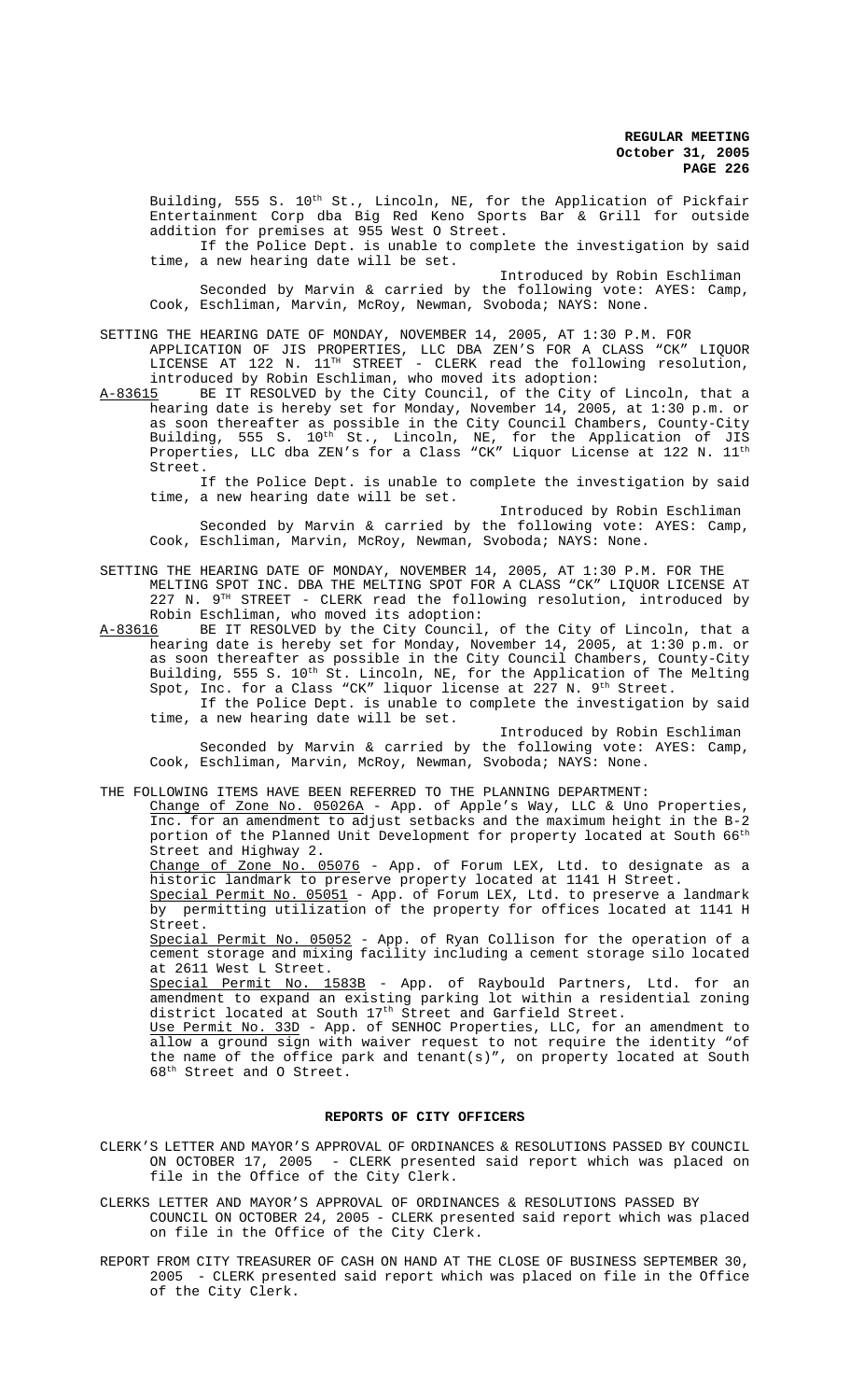**REGULAR MEETING October 31, 2005 Page 227**

ASSESSMENT RESOLUTION FOR DOWNTOWN BUSINESS IMPROVEMENT DISTRICT FOR BOARD OF EQUALIZATION TO BE HELD MONDAY, NOVEMBER 7, 2005 AT 1:30 P.M.- CLERK read the following resolution, introduced by Robin Eschliman, who moved its

adoption:<br>A-83617 BE BE IT RESOLVED by the City Council of the City of Lincoln, Nebraska: That the cost of providing for the development of public activities and the promotion of public events in the Downtown Business Improvement District including management and promotion and advocacy of retail trade activities or other promotional activities in the district area; enhancement of the enforcement of parking regulations and the provision of security within the district area; the improvement of parking availability; the provision of physical improvements for decoration and security purposes; the maintenance, repair, and reconstruction of improvements of other facilities authorized by the Business Improvement District Act not otherwise subject to maintenance, repair, or reconstruction under or within another business improvement district; any other projects or undertakings for the benefit of the public facilities in the district area; the employment of or contracting for personnel, including administrators, to provide for any service as may be necessary or proper to carry out the purposes of the Business Improvements District Act and cost incidental thereto, be and the same is hereby assessed upon the property in said district described in the proposed Distribution of Assessment attached to this resolution, marked "Proposed Distribution of Assessment of the Downtown Business Improvement District", and made a part hereof; that the cost of said public activities and promotion of public events is the sum of \$258,874.25; that the property set forth in the proposed Distribution of Assessment is specially benefitted by such activities and improvement; that each piece and parcel of property described is specially benefitted in the amount set forth therein, and no property is taxed more than the special benefits accruing thereto by reason of said activities and improvements; that the cost of said activities and improvements is hereby apportioned and assessed upon the several pieces and parcels of property in said district in the manner and amount set forth in the proposed Distribution of Assessment of the Downtown Business Improvement District.

BE IT FURTHER RESOLVED that the City Clerk be and is hereby directed to record this resolution in the minutes of the City Council with the vote thereon by yeas and nays.

AND BE IT FURTHER RESOLVED that the City Council sit as Board of Equalization for the purpose of equalizing said assessments on the \_\_\_\_\_  $7th$  day of November, 2005, at  $1:30$  p.m., and on the

 day of , 2005, at m., with adjournments from day to day until the work of equalizing said assessments shall be completed.

Introduced by Robin Eschliman

Seconded by Marvin & carried by the following vote: AYES: Camp, Cook, Eschliman, Marvin, McRoy, Newman, Svoboda; NAYS: None.

ASSESSMENT RESOLUTION FOR DOWNTOWN MAINTENANCE IMPROVEMENT DISTRICT FOR BOARD OF EQUALIZATION TO BE HELD MONDAY, NOVEMBER 7, 2005 AT 1:30 P.M. - CLERK read the following resolution, introduced by Robin Eschliman, who moved its adoption:

A-83618 BE IT RESOLVED by the City Council of the City of Lincoln, Nebraska: That the cost of providing for the development of public activities and the promotion of public events in the Downtown Maintenance Improvement District including management and promotion and advocacy of retail trade activities or other promotional activities in the district area; enhancement of the enforcement of parking regulations and the provision of security within the district area; the improvement of parking availability; the provision of physical improvements for decoration and security purposes; the maintenance, repair, and reconstruction of improvements of other facilities authorized by the Business Improvement District Act not otherwise subject to maintenance, repair, or reconstruction under or within another business improvement district; any other projects or undertakings for the benefit of the public facilities in the district area; the employment of or contracting for personnel, including administrators, to provide for any service as may be necessary or proper to carry out the purposes of the Business Improvements District Act and cost incidental thereto, be and the same is hereby assessed upon the property in said district described in the proposed Distribution of Assessment attached to this resolution, marked "Proposed Distribution of Assessment of the Downtown Maintenance Improvement District", and made a part hereof; that the cost of said public activities and promotion of public events is the sum of \$190,315.04 that the property set forth in the proposed Distribution of Assessment is specially benefitted by such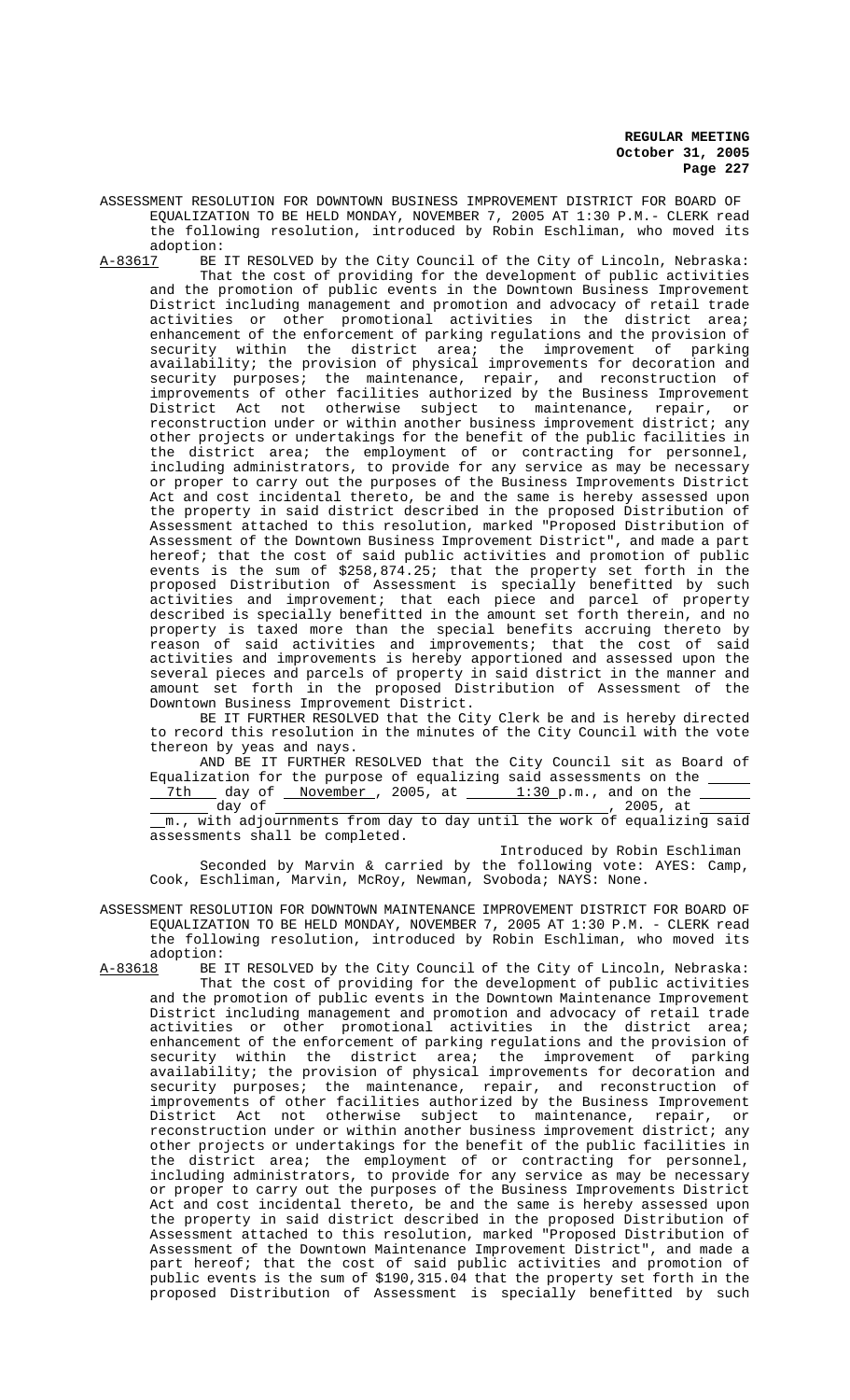**REGULAR MEETING October 31, 2005 PAGE 228**

activities and improvement; that each piece and parcel of property described is specially benefitted in the amount set forth therein, and no property is taxed more than the special benefits accruing thereto by reason of said activities and improvements; that the cost of said activities and improvements is hereby apportioned and assessed upon the several pieces and parcels of property in said district in the manner and amount set forth in the proposed Distribution of Assessment of the Downtown Maintenance Improvement District.

BE IT FURTHER RESOLVED that the City Clerk be and is hereby directed to record this resolution in the minutes of the City Council with the vote thereon by yeas and nays.

AND BE IT FURTHER RESOLVED that the City Council sit as Board of Equalization for the purpose of equalizing said assessments on the <u>7th</u> day of  $\frac{Noverber}{N}$ , 2005,  $\bar{a}t$   $\frac{1:30}{N}$  p.m., and on the

 day of , 2005, at <u>\_\_\_\_\_\_\_\_\_\_\_\_\_\_\_\_</u>m., with adjournments from day to day until the work of equalizing said assessments shall be completed.

Introduced by Robin Eschliman Seconded by Marvin & carried by the following vote: AYES: Camp, Cook, Eschliman, Marvin, McRoy, Newman, Svoboda; NAYS: None.

ASSESSMENT RESOLUTION FOR DOWNTOWN CORE BUSINESS IMPROVEMENT DISTRICT OVERLAY FOR BOARD OF EQUALIZATION TO BE HELD MONDAY, NOVEMBER 7, 2005 AT 1:30 P.M. - CLERK read the following resolution, introduced by Robin Eschliman, who moved its adoption:<br>A-83619 BE IT RESOLVEI

BE IT RESOLVED by the City Council of the City of Lincoln, Nebraska: That the cost of providing for the development of public activities and the promotion of public events in the Core Business Improvement District Overlay including management and promotion and advocacy of retail trade activities or other promotional activities in the district area; enhancement of the enforcement of parking regulations and the provision of security within the district area; the improvement of parking availability; the provision of physical improvements for decoration and security purposes; the maintenance, repair, and reconstruction of improvements of other facilities authorized by the Business Improvement District Act not otherwise subject to maintenance, repair, or reconstruction under or within another business improvement district; any other projects or undertakings for the benefit of the public facilities in the district area; the employment of or contracting for personnel, including administrators, to provide for any service as may be necessary or proper to carry out the purposes of the Business Improvements District Act and cost incidental thereto, be and the same is hereby assessed upon the property in said district described in the proposed Distribution of Assessment attached to this resolution, marked "Proposed Distribution of Assessment of the Core Business Improvement District Overlay", and made a part hereof; that the cost of said public activities and promotion of public events is the sum of \$159,772.24; that the property set forth in the proposed Distribution of Assessment is specially benefitted by such activities and improvement; that each piece and parcel of property described is specially benefitted in the amount set forth therein, and no property is taxed more than the special benefits accruing thereto by reason of said activities and improvements; that the cost of said activities and improvements is hereby apportioned and assessed upon the several pieces and parcels of property in said district in the manner and amount set forth in the proposed Distribution of Assessment of the Core Business Improvement District Overlay.

BE IT FURTHER RESOLVED that the City Clerk be and is hereby directed to record this resolution in the minutes of the City Council with the vote thereon by yeas and nays.

AND BE IT FURTHER RESOLVED that the City Council sit as Board of Equalization for the purpose of equalizing said assessments on the  $\frac{7th}{1.30 \text{ p.m.}}$ , and on the  $\frac{7th}{1.30 \text{ p.m.}}$  $1:30$  p.m., and on the

day of  $\frac{1}{\frac{m}{\pi} \cdot \frac{m}{\pi}}$ , 2005,  $\frac{1}{\pi}$ , 2005, Im., with adjournments from day to day until the work of equalizing said assessments shall be completed.

Introduced by Robin Eschliman Seconded by Marvin & carried by the following vote: AYES: Camp, Cook, Eschliman, Marvin, McRoy, Newman, Svoboda; NAYS: None.

AFFIDAVIT OF MAILING FOR BOARD OF EQUALIZATION SPECIAL ASSESSMENT GROUP III TO BE HELD ON MONDAY, NOVEMBER 14, 2005, 10:00 A.M. - CLERK presented said report which was placed on file in the Office of the City Clerk.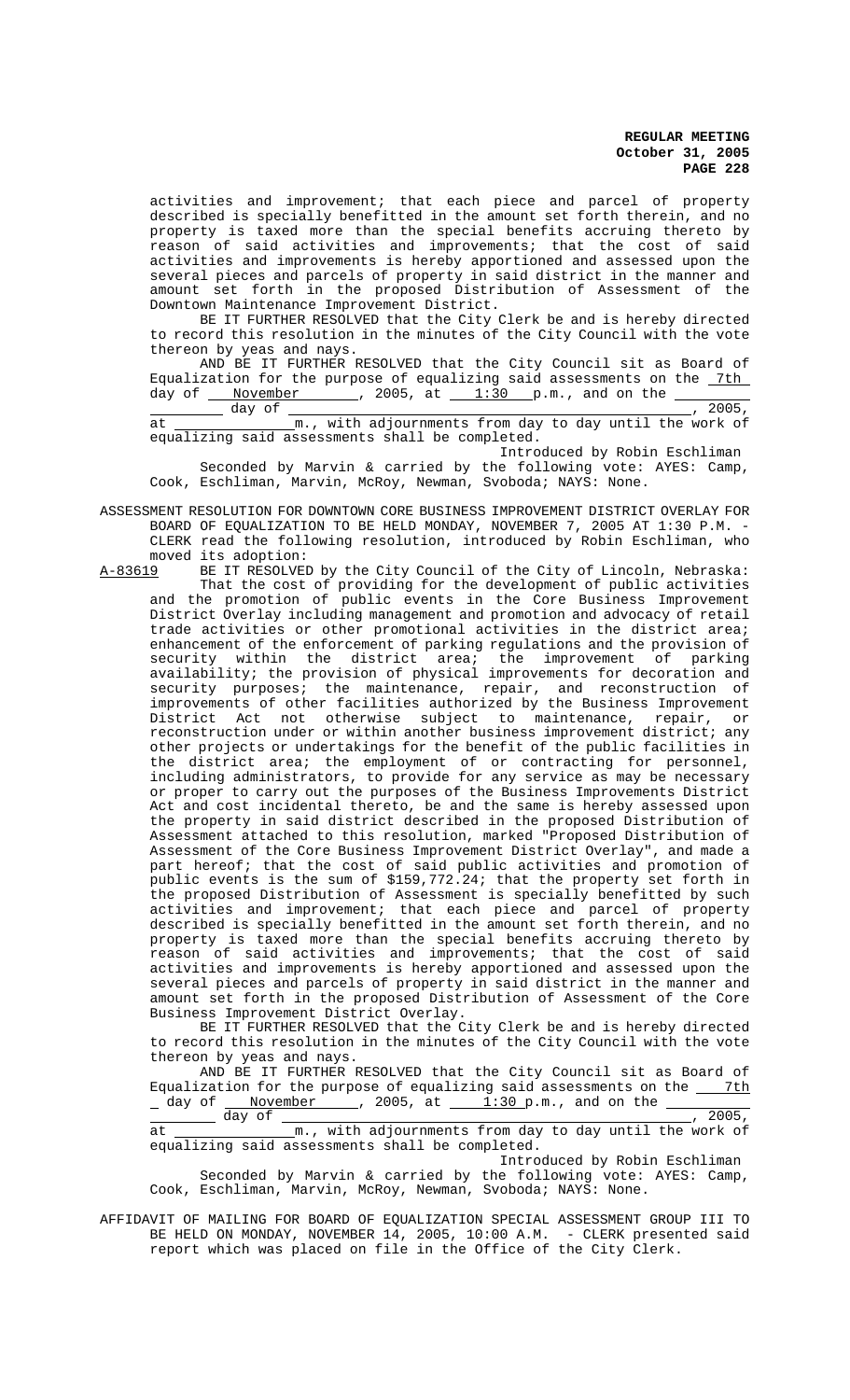# ORDINANCES -  $1^{ST}$  READING & RESOLUTIONS

- AMENDING SECTION 10.08.010 OF THE LINCOLN MUNICIPAL CODE REGARDING REGISTRATION OF VEHICLES TO PROVIDE FOR A REBUTTAL PRESUMPTION THAT ANY VEHICLE STORED AND KEPT FOR MORE THAN 30 DAYS IN THE CITY OF LINCOLN IS BEING OPERATED OR PARKED ON THE STREETS OF THE CITY AND THAT SUCH VEHICLE SHALL BE REGISTERED IN ACCORDANCE WITH CHAPTER 10.08 OF THE LINCOLN MUNICIPAL CODE CLERK read an ordinance, introduced by Eschliman, amending Section 10.08.010 of the Lincoln Municipal Code regarding registration of vehicles to provide for a rebuttable presumption that any vehicle stored and kept for more than thirty days in the City of Lincoln is being operated or parked on the streets of the city and that such vehicle shall be registered in accordance with Chapter 10.08 of the Lincoln Municipal Code; and repealing Section 10.08.010 of the Lincoln Municipal Code as hitherto existing, the first time.
- VACATION 05003 VACATING THE OLD SOUTH 84TH STREET RIGHT-OF-WAY WEST OF THE NEW ALIGNMENT NEAR THE INTERSECTION WITH HIGHWAY 2, GENERALLY LOCATED NORTH OF THE INTERSECTION OF SOUTH 84TH STREET AND HIGHWAY 2 - CLERK read an ordinance, introduced by Eschliman, vacating the old South 84<sup>th</sup> Street right-of-way west of the new alignment near the intersection with Highway 2, generally located north of the intersection of south  $84^{\text{th}}$  Street and Highway 2, and retaining title thereto in the City of Lincoln, Lancaster County, Nebraska, the first time.
- ANNEXATION 05013 AMENDING THE LINCOLN CORPORATE LIMITS MAP BY ANNEXING APPROXIMATELY 149.09 ACRES OF PROPERTY GENERALLY LOCATED AT NORTH 84TH STREET AND ADAMS STREET. (RELATED ITEMS: 05-164, 05R-262, 05-165) - CLERK read an ordinance, introduced by Eschliman, annexing and including the below described land as part of the City of Lincoln, Nebraska and amending the Corporate Limits Map attached to and made a part of Ordinance No. 18208, to reflect the extension of the corporate limits boundary of the City of Lincoln, Nebraska established and shown thereon, the first time.
- APPROVING THE PRAIRIE VILLAGE NORTH CONDITIONAL ANNEXATION AND ZONING AGREEMENT BETWEEN THE CITY AND DUBOIS LAND LLC, PRAIRIE VILLAGE NORTH LLC, PRAIRIE HOME BUILDERS INC., ROLAND GROUP LLC, AND FAITH EVANGELICAL LUTHERAN CHURCH, RELATING TO THE ANNEXATION OF APPROXIMATELY 149.09 ACRES, GENERALLY LOCATED AT THE NORTHEAST CORNER OF N. 84TH STREET AND ADAMS STREET AND THE USE OF SAID 149.09 ACRES ALONG WITH APPROXIMATELY 23 ACRES LOCATED AT THE SOUTHEAST CORNER OF N. 84TH STREET AND ADAMS STREET UNDER A PLANNED UNIT DEVELOPMENT. (RELATED ITEMS: 05-164, 05R-262, 05-165).
- CHANGE OF ZONE 05054 APPLICATION OF PRAIRIE HOME BUILDERS FOR A CHANGE OF ZONE FROM AG AGRICULTURAL DISTRICT TO R-3 AND R-5 RESIDENTIAL DISTRICTS, B-2 PLANNED NEIGHBORHOOD BUSINESS DISTRICT AND O-3 OFFICE PARK DISTRICT, ON PROPERTY GENERALLY LOCATED AT N. 84TH STREET AND ADAMS STREET; FOR A PLANNED UNIT DEVELOPMENT DISTRICT DESIGNATION OF SAID PROPERTY; AND FOR APPROVAL OF A DEVELOPMENT PLAN WHICH PROPOSES MODIFICATIONS TO THE ZONING ORDINANCE, LAND SUBDIVISION ORDINANCE, AND DESIGN STANDARDS TO ALLOW APPROXIMATELY 1,161 DWELLING UNITS IN THE UNDERLYING R-3 AND R-5 ZONED AREAS (TOTAL NUMBER OF ALLOCATED UNITS IS 1,071 AND THE TOTAL NUMBER OF AVAILABLE UNASSIGNED UNITS IS 90) AND APPROXIMATELY 585,000 SQUARE FEET OF OFFICE, RETAIL, AND COMMERCIAL FLOOR AREA IN THE UNDERLYING O-3 AND B-2 ZONED AREAS. (RELATED ITEMS: 05-164, 05R-262, 05-165) ordinance, introduced by Eschliman, amending the City of Lincoln Zoning District Maps attached to and made a part of Title 27 of the Lincoln Municipal Code, changing the boundaries of the districts established and shown on said City of Lincoln Zoning District Maps as provided in Section 27.05.020 of the Lincoln Municipal Code and approving the designation of the area hereinafter described as a planned unit development, the first time.